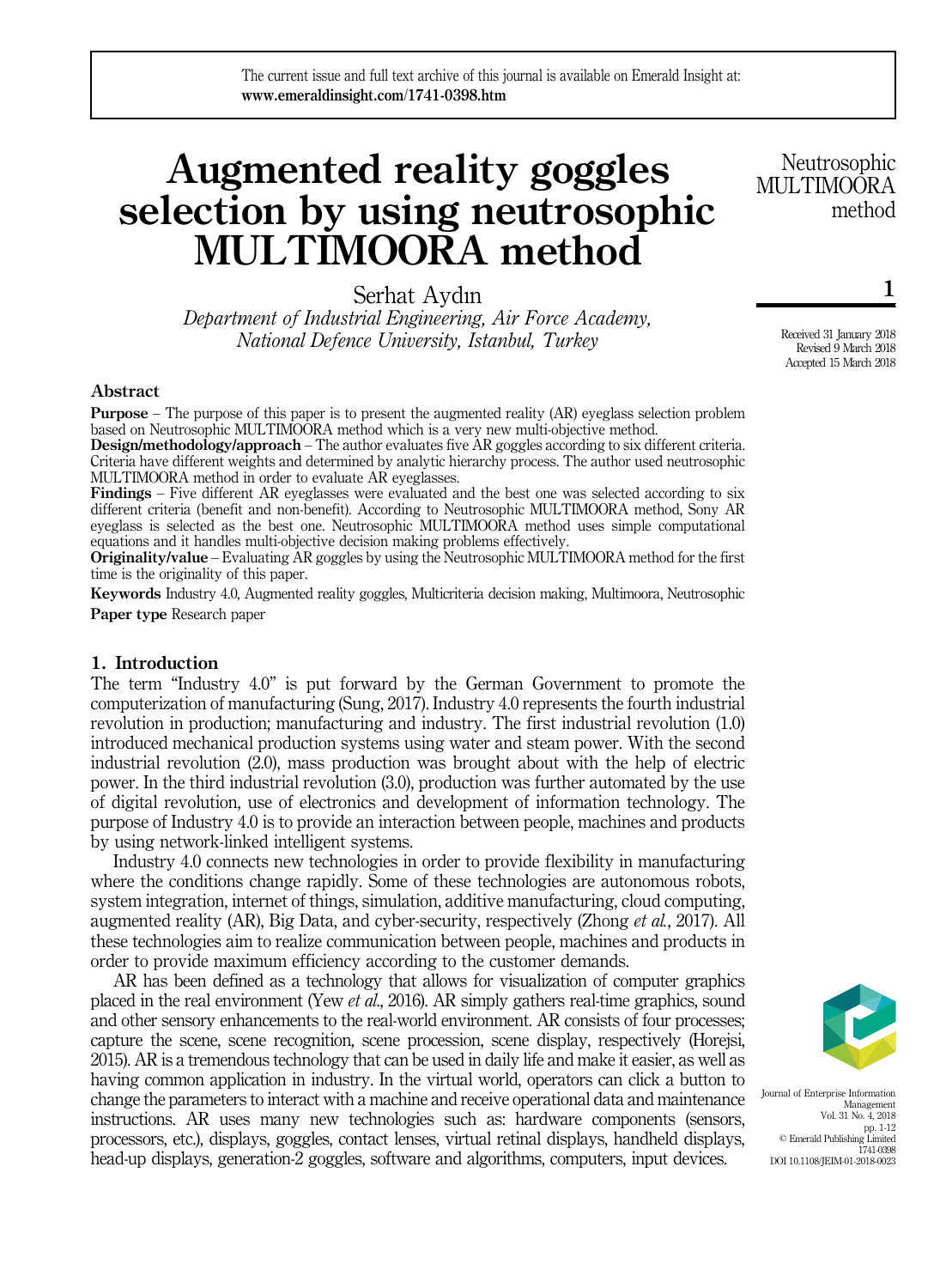In this paper, we evaluate the usability of AR goggles. AR goggles aim to bring internet, location services, and social media directly in front of our eyes. The first reported application of goggles in the field had been released as a head-up display in military. This technology has begun to be used with battlefield pilots on cockpit screen with glasses integrated into their helmets. Some informative data were transmitted easily, thanks to these glasses. AR goggles are used in many fields such as: education, healthcare, marketing, manufacturing, retail, etc.

In this study, we aim to evaluate the usability of AR goggles with respect to the determined criteria. Usability evaluation can be named as a multi-objective decision making problem. Multi-objective decision making methods optimize many conflicting criteria which can be both beneficial and non-beneficial. Therefore, we adopted MULTIMOORA method which is an effective multi-objective optimization solution method. MULTIMOORA provides many advantages: the method has an easy implementation process; it is based on the ratio analysis, the reference analysis, the full multiplicative analysis all of which have simple calculations and give effective results; the method is not affected by the introduction of any extra parameter (Jana *et al.*, 2013).

Sometimes, experts need natural language expressions rather than crisp numerical values in the evaluation of decision matrix. Because of this requirement, the fuzzy set theory can be handled in decision making problems. The fuzzy set theory was developed by Zadeh (1965) to overcome vagueness in human thoughts and perceptions. The fuzzy set theory is widely used in order to solve multi-objective decision making problems because of its ability to quantify the subjectivity in human judgments.

In recent years, the fuzzy set theory has been extended to new types. Neutrosophic set is one of the extensions of fuzzy sets proposed by Smarandache (1998). A neutrosophic set is expressed by three parameters, which are called "truthiness," "indeterminacy" and "falsity." A neutrosophic set carries more information than fuzzy set. Each proposition is estimated to have a percentage of truth in subset "T", a percentage of indeterminacy in subset "I", and a percentage of falsity in subset "F", where T, I, F are subsets of real numbers in [0, 1].

Neutrosophic set and MULTIMOORA method were combined in Neutrosophic MULTIMOORA by Stanujkic et al. (2017). The recently developed Neutrosophic MULTIMOORA method can easily handle multi-objective decision making problems with uncertainty. In this paper, we used Neutrosophic MULTIMOORA method to evaluate AR goggles due to its simplicity and effectiveness. Evaluating AR goggles by using the Neutrosophic MULTIMOORA method for the first time is the originality of this paper.

The rest of the paper is organized as follows: literature review on AR is presented in Section 2. In Section 3, neutrosophic sets are introduced. In Section 4, the application steps of the Neutrosophic MULTIMOORA are introduced. In Section 5, an application is given and findings are explained. In Section 6, a sensitivity analysis is presented in order to check the stability of the results. In Section 7, a comparative analysis is given. The conclusions are presented in the final section.

### 2. Literature review

Industry 4.0 is a relatively new term in the world of science, therefore academic survey on the subject is scarce. In the literature review section we focus on Industry 4.0 application and use of neutrosophic MULTIMOORA method.

Pan *et al.* (2015) proposed a model which uses Industry 4.0 technologies in order to design and optimize the eco-industrial park in Singapore. Mosterman and Zander (2016) presented a set of examples of cyber-physical systems challenges. Kans and Ingwald (2016) developed business model for service management 4.0. The model offered connecting technological development with service needs, O level and M level service, maintenance, etc. Ivanov *et al.* (2014) developed a dynamic model and algorithm for

JEIM 31,4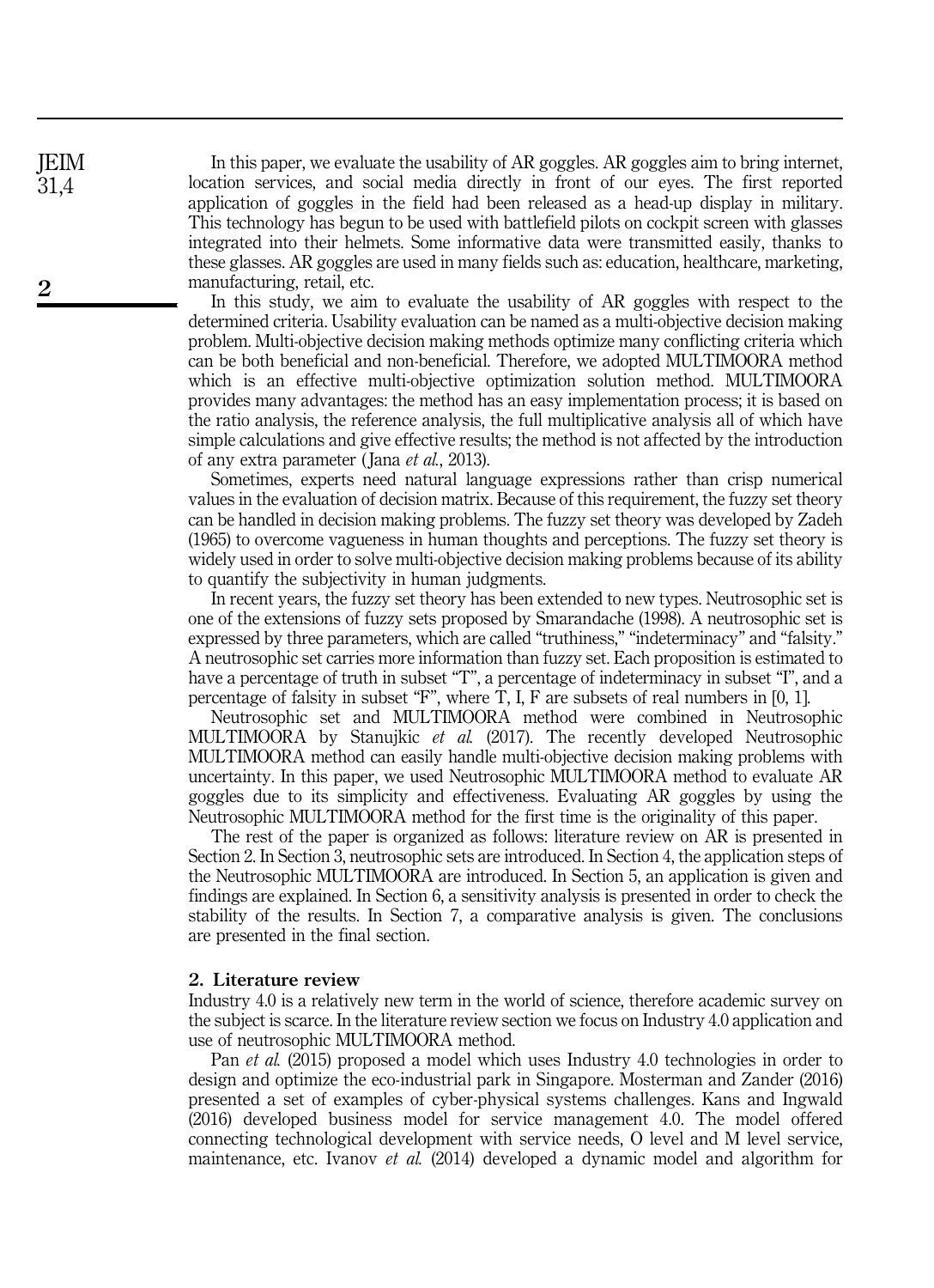short-term supply chain scheduling in Industry 4.0. Long *et al.* (2016) used stochastic Petri nets in order to model the production system in industry 4.0. Shamim *et al.* (2017) proposed the Industry 4.0 framework to promote the environment of innovation and learning in an organization. Pei *et al.* (2017) build a high-level digitization for intelligent continuous production line. Ojstersek and Buchmeister (2017) optimized production line by using concept of Industry 4.0 based on automated and robotic production systems. Caricato and Grieco (2017) realized an application of Industry 4.0 to the production of packaging films. They proposed a new software tool to use in making production plan. Liebrecht *et al.* (2017) proposed an approach based on fuzzy set theory and stochastic model to evaluate Manufacturing Systems 4.0. They used quantitative and qualitative criteria for evaluation.

Stoltz et al. (2017) investigated advantages and disadvantages of using AR technologies in warehouse management. They designed a set of experiment to sort packages by using AR goggles. Turkan *et al.* (2017) offered using 3D visualization features in order to improve students' learning and performance in structural analysis. Tsai and Huang (2018) presented a user-behavior-driven augmented content display approach. They investigated the behaviors of smart-glasses wearers when operating an AR browser. Lee and Lee (2018) investigate the effects of AR in biomedical field. They focused on using AR technologies on treatment strategies.

As for the Neutrosophic MULTIMOORA method, Zavadskas et al. (2017) developed a neutrosophic MULTIMOORA method for residential house and material selection. Stanujkic et al. (2017) proposed a new extension of the MULTIMOORA method with neutrosophic set. They evaluated the three commination circuit designs according to five different criteria. As Neutrosophic MULTIMOORA method is a relatively new method, there is no further research presented on this field.

### 3. Neutrosophic sets

Neutrosophic logic was developed by Smarandache (1998) as a generalization of fuzzy logic. Smarandache represented a new term of "indeterminacy" which carries more information than fuzzy logic. A neutrosophic set A in a universal set X is characterized by a truth-membership function  $T_A(x)$ , an indeterminacy membership function  $I_A(x)$ , a falsity-membership function  $F_A(x)$ . The functions  $T_A(x)$ ,  $I_A(x)$ ,  $F_A(x)$  in X are three subsets of the nonstandard interval]<sup>-</sup>0, 1<sup>+</sup>[i.e.  $T_A(x) \subseteq ]^{-0}$ ,  $1^+$ [I<sub>A</sub>(x)</sub> $\subseteq ]^{-0}$ ,  $1^+$ [, and  $F_A(x) \subseteq ]^{-0}$ , 1<sup>+</sup>[There is no restriction on the sum of  $T_A(x)$ ,  $I_A(x)$ ,  $F_A(x)$ , i.e.  $0 \leq \sup T_A(x)$  $+\sup I_A(x) + \sup F_A(x) \leq 3^+$  (Ye, 2014).

However, it is difficult to apply the neutrosophic set and set-theoretic operators in the real application. Therefore, Wang *et al.* (2010), proposed a single valued neutrosophic sets which is an extension of neutrosophic sets. For each point x in X, we have  $T_A(x)$ ,  $I_A(x)$ ,  $F_A(x) \in [0, 1]$ , and  $0 \le T_A(x)$ ,  $I_A(x)$ ,  $F_A(x) \le 3$ .

### 3.1 Preliminaries of the single valued neutrosophic set

Step 1: let X be a space of objects, with a generic element in X denoted by x.

The Neutrosophic set A in X is as follows:

$$
A = \{ \langle x, T_A(x), I_A(x), F_A(x) \rangle | x \in X \},
$$
\n(1)

where  $T_A(x)$  is characterized by the truth-membership function,  $I_A(x)$  is the indeterminacy membership function and  $F_A(x)$  is the falsity-membership function:

$$
T_A(x): X \to ]-0, 1^+[I_A(x): X \to ]-0, 1^+[F_A(x): X \to ]-0, 1^+[. \tag{2}
$$

Neutrosophic MULTIMOORA method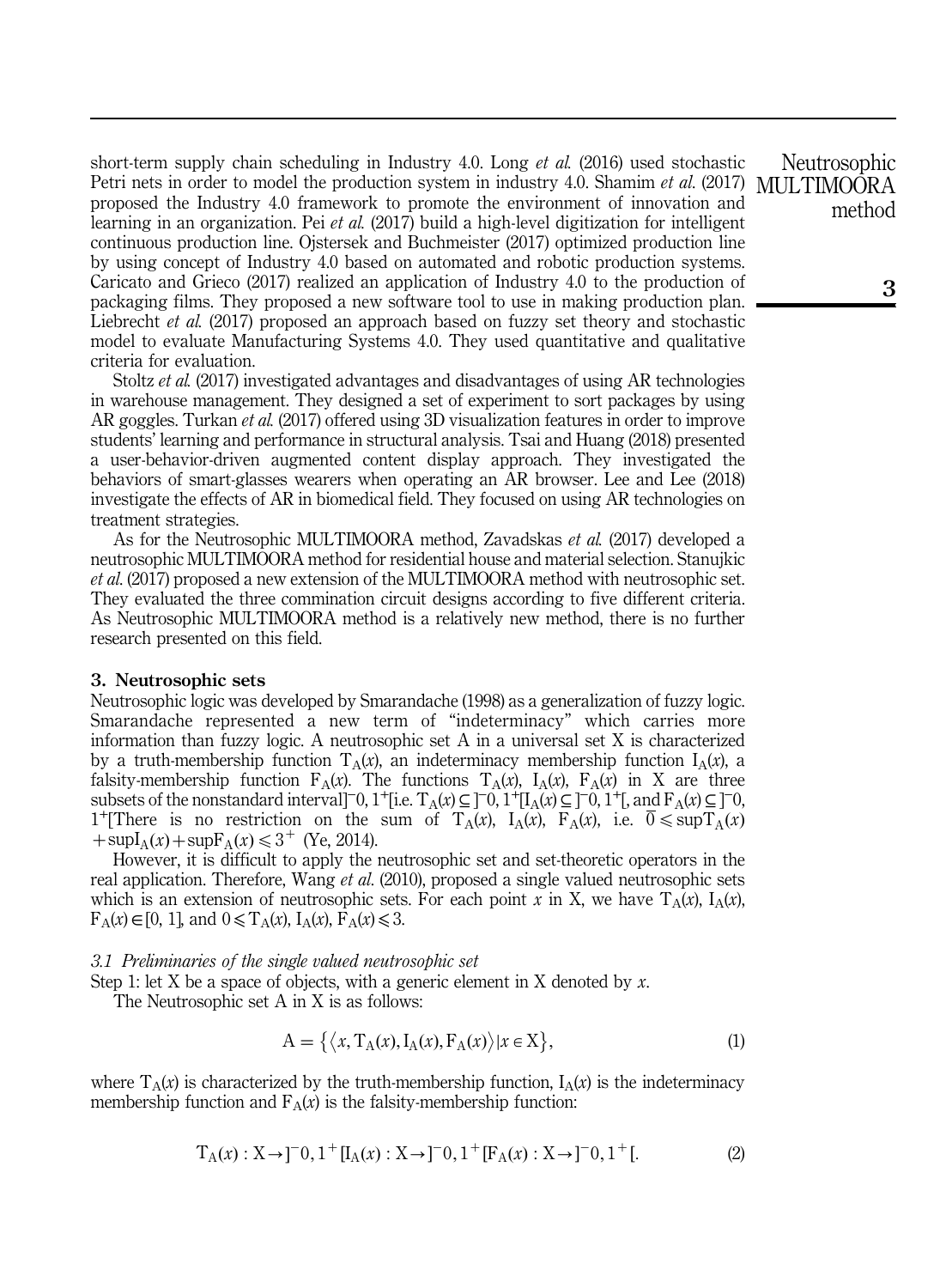JEIM 31,4

4

There is no restriction on the sum of  $T_A(x)$ ,  $I_A(x)$  and  $F_A(x)$ , so  $\bar{O} \leq \sup T_A(x) +$  $\sup I_A(x) + \sup F_A(x) \leq 3^+$ .

Step 2: if the functions  $T_A(x)$ ,  $I_A(x)$  and  $F_A(x)$  are singleton subintervals/subsets in the real standard [0, 1], that is  $T_A(x)$ : X→[0, 1],  $I_A(x)$ : X→[0, 1],  $F_A(x)$ : X→[0, 1] Then, a simplification of neutrosophic set A is denoted by:

$$
A = \{ \langle x, T_A(x), I_A(x), F_A(x) \rangle | x \in X \},
$$
\n(3)

which is called a single valued neutrosophic set. It is subclass of neutrosophic sets:

$$
0 \leqslant T_A(x), I_A(x), F_A(x) \leqslant 3. \tag{4}
$$

Step 3: for a single valued neutrosophic set A in X, the triple  $\langle t_A, i_A, f_A \rangle$  is called the single valued neutrosophic number.

Step 4: let  $X_1 = \langle t_1, i_1, f_1 \rangle$  and  $X_2 = \langle t_2, i_2, f_2 \rangle$  be two single valued neutrosophic number and  $\lambda > 0$ ; then the basic operators are as follows:

$$
x_1 + x_2 = \langle t_1 + t_2 - t_1 t_2, i_1 i_2, f_1 f_2 \rangle, \tag{5}
$$

$$
x_1.x_2 = \langle t_1t_2, i_1 + i_2 - i_1i_2, f_1 + f_2 - f_1f_2 \rangle,
$$
\n(6)

$$
\lambda x_1 = \left\langle 1 - (1 - t_1)^{\lambda}, i_1^{\lambda}, f_1^{\lambda} \right\rangle, \tag{7}
$$

$$
x_1^{\lambda} = \left\langle t_1^{\lambda}, 1 - (1 - i_1)^{\lambda}, 1 - (1 - f_1)^{\lambda} \right\rangle. \tag{8}
$$

Step 5: let  $X_1 = \langle t_1, i_1, f_1 \rangle$  be a single valued neutrosophic number; then the score function  $s_x$  of x can be as follows:

$$
s_x = (1 + t_x - 2i_x - t_x)/2,
$$
\n(9)

where  $S_x \in [-1, 1]$ .

Step 6: let  $x_1 = \langle t_1, i_1, f_1 \rangle$ , and  $x_2 = \langle t_2, i_2, f_2 \rangle$ , are single valued neutrosophic numbers and the maximum distance between  $x_1$  and  $x_2$  is as follows:

$$
d_{\max}(x_1, x_2) = \begin{cases} |t_1 - t_2|, & x_1, x_2 \in \Omega_{\max}, \\ |t_1 - t_2|, & x_1, x_2 \in \Omega_{\min}. \end{cases}
$$
(10)

Step 7: let  $A_i = \langle t_i, i_j, j_i \rangle$  be a collection of single valued neutrosophic sets and  $W = (w_1, w_2,$  $\ldots$ ,  $w_n$ )<sup>T</sup> be an associated weighting vector. Then the single valued neutrosophic weighted average operator of  $A_i$  is as follows.

Single valued neutrosophic weighted average  $(A_1, A_2, ..., A_n)$ :

$$
= \sum_{j=1}^{n} w_j A_i = \left(1 - \prod_{j=1}^{n} (1 - t_j)^{w_j}, \prod_{j=1}^{n} (i_j)^{w_j}, \prod_{j=1}^{n} (f_j)^{w_j}\right).
$$
 (11)

where  $w_j$  is the element j of the weighting vector,  $w_j \in [0, 1]$  and  $\sum_{j=1}^{n} w_j = 1$ .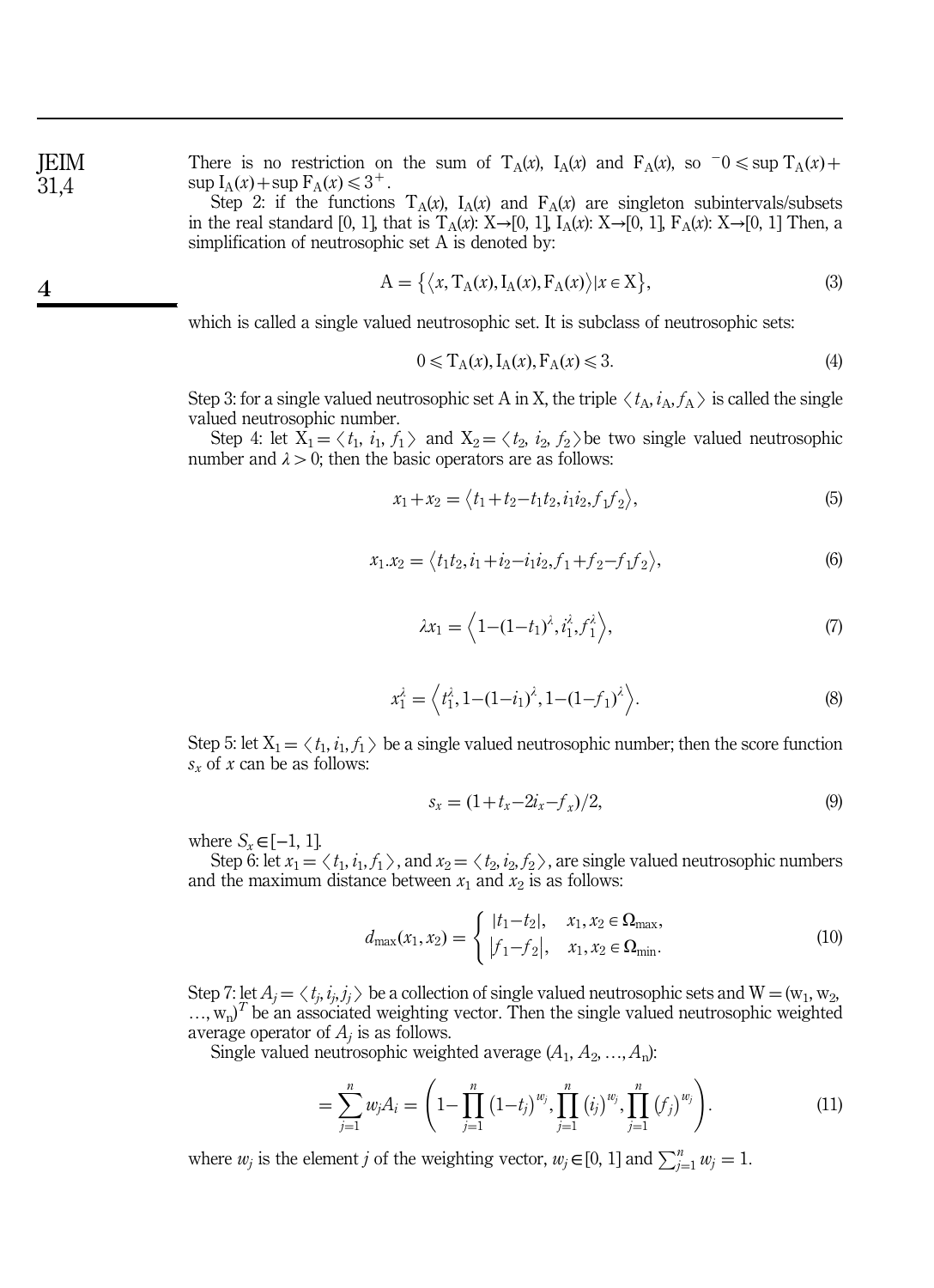Step 8: let  $A_j = \langle t_j, i_j, j_j \rangle$  be a collection of single valued neutrosophic sets and  $W = (w_1, w_2, ..., w_n)^t$  be an associated weighting vector. Then the single valued neutrosophic weighted geometric operator of  $A_i$  is as follows. Neutrosophic MULTIMOORA method

Single valued neutrosophic weighted geometric  $(A_1, A_2, ..., A_n)$ :

$$
= \prod_{j=1}^{n} (A_j)^{w_j} = \left( \prod_{j=1}^{n} (A_j)^{w_j}, 1 - \prod_{j=1}^{n} (1 - i_j)^{w_j}, 1 - \prod_{j=1}^{n} (1 - f_j)^{w_j} \right).
$$
 (12)

where  $w_j$  is the element *j* of the weighting vector,  $w_j \in [0, 1]$  and  $\sum_{j=1}^{n} w_j = 1$ .

### 4. Neutrosophic MULTIMOORA method

In this section, only Neutrosophic MULTIMOORA method will be discussed due to space limitation. If researcher wants to examine classical MULTIMOORA, the paper by Stanujkic et al. (2017) may be a good resource for review.

### 4.1 Neutrosophic MOORA–Ratio method

Step 1: calculate  $Y_i^+$  and  $Y_i^-$  by using the single valued neutrosophic weighted average operator, as follows:

$$
Y_{i}^{+} = \left(1 - \prod_{j \in \Omega_{\text{max}}} (1 - t_{j})^{w_{j}}, \prod_{j \in \Omega_{\text{max}}} (i_{j})^{w_{j}}, \prod_{j \in \Omega_{\text{max}}} (f_{j})^{w_{j}}\right).
$$
(13)

$$
Y_i^- = \left(1 - \prod_{j \in \Omega_{\min}} (1 - t_j)^{w_j}, \prod_{j \in \Omega_{\min}} (i_j)^{w_j}, \prod_{j \in \Omega_{\min}} (f_j)^{w_j}\right).
$$
(14)

where  $Y_i^+$  and  $Y_i^-$  denote the importance of the alternative i obtained based on the benefit and cost criteria, respectively;  $Y_i^+$  and  $Y_i^-$  are single valued neutrosophic numbers.

Step 2: find score function of  $Y_i^+$  and  $Y_i^-$  as follows:

$$
y_i^+ = s(Y_i^+),\tag{15}
$$

$$
y_i^- = s(Y_i^-),
$$
 (16)

$$
s(Y_i) = \left(1 + t_{y_i} - 2i_{y_i} - f_{y_i}\right)/2,\tag{17}
$$

## $s(Y_i) \in [-1, 1].$

Step 3: the overall importance of each alternative can be calculated as follows:

$$
y_i = y_i^+ - y_i^-.
$$
\n<sup>(18)</sup>

Step 4: alternatives can be ranked according to value of  $Y_i$  in descending order and the alternative with the highest value is the best alternative.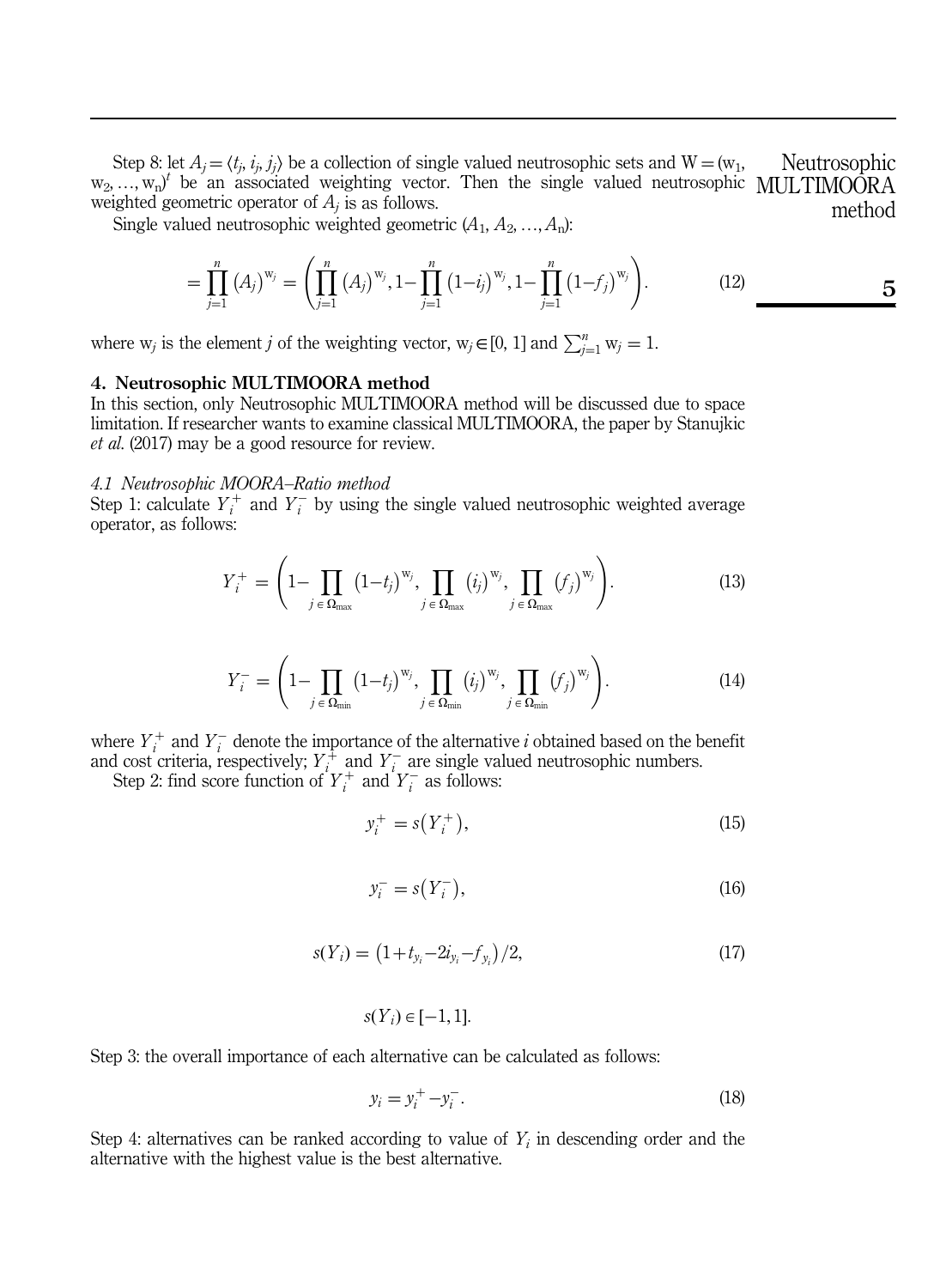4.2 Neutrosophic MOORA–Reference point method

Step 1: each coordinate of the reference point  $r^* = \{r_1^*, r_2^*, \ldots, r_n^*\}$  is a single valued neutrosophic number  $r^* = \langle t^*, i^*, f^* \rangle$  and  $r^*$  can be calculated as follows: neutrosophic number,  $r_j^* = \langle t_j^*, t_j^*, f_j^* \rangle$ , and  $r_j^*$  can be calculated as follows:

$$
r_j^* = \begin{cases} \left\langle \max_i t_{ij}, \min_i i_{ij}, \min_j f_{ij} \right\rangle, & j \in \Omega_{\text{max}}, \\ \left\langle \min_i t_{ij}, \min_i i_{ij}, \max_j f_{ij} \right\rangle, & j \in \Omega_{\text{min}}. \end{cases}
$$
(19)

Step 2: calculate the maximum distance from each alternative to reference point as follows:

$$
d_{ij}^{\max} = d_{\max} \left( r_{ij}, r_j^* \right) w_j. \tag{20}
$$

where  $d_{ij}^{\text{max}}$  denotes the maximum distance of the alternative *i* obtained based on the criterion *j* determined by Equation (10).

Step 3: determine the maximum distance of each alternative, as follows:

$$
d_i^{\max} = \max_j d_{i,j}^{\max}.
$$
\n(21)

Step 4: alternatives can be ranked according to value of the  $d_{\text{max}}$  in descending order and the alternative with the lowest value is the best alternative.

### 4.3 Neutrosophic MOORA–Full multiplicative form Step 1: let  $A_i = \langle t_{Ai}, i_{Ai}, f_{Ai} \rangle$  and  $B_i = \langle t_{Bi}, i_{Bi}, f_{Bi} \rangle$  are single valued neutrosophic numbers:

$$
A_i = \left(\prod_{j \in \Omega_{\text{max}}}(t_j)^{w_j}, 1 - \prod_{j \in \Omega_{\text{max}}}(1 - i_j)^{w_j}, 1 - \prod_{j \in \Omega_{\text{max}}}(f_j)^{w_j}\right),\tag{22}
$$

$$
B_i = \left(\prod_{j \in \Omega_{\text{max}}}(t_j)^{w_j}, 1 - \prod_{j \in \Omega_{\text{max}}}(1 - i_j)^{w_j}, 1 - \prod_{j \in \Omega_{\text{max}}}(f_j)^{w_j}\right).
$$
(23)

Step 2: calculate the score function of  $A_i$  and  $B_i$  as follows:

$$
a_i = s(A_i)
$$
  
\n
$$
b_i = s(B_i).
$$
\n(24)

Step 3: calculate the overall utility for each alternative as follows:

$$
u_i = \frac{a_i}{b_i}.\tag{25}
$$

Step 4: alternatives can be ranked according to value of the  $u_i$  descending order and the alternative with the highest value is the best alternative.

### 4.4 Dominance theory

The final ranking of the alternatives can be calculated based on dominance theory. Dominance theory was developed by Brauers and Zavadskas (2011) based on dominance, being dominated, transitivity and equability. The theory is employed to summarize the three ranks provided by respective parts of MULTIMOORA into a single one.

JEIM 31,4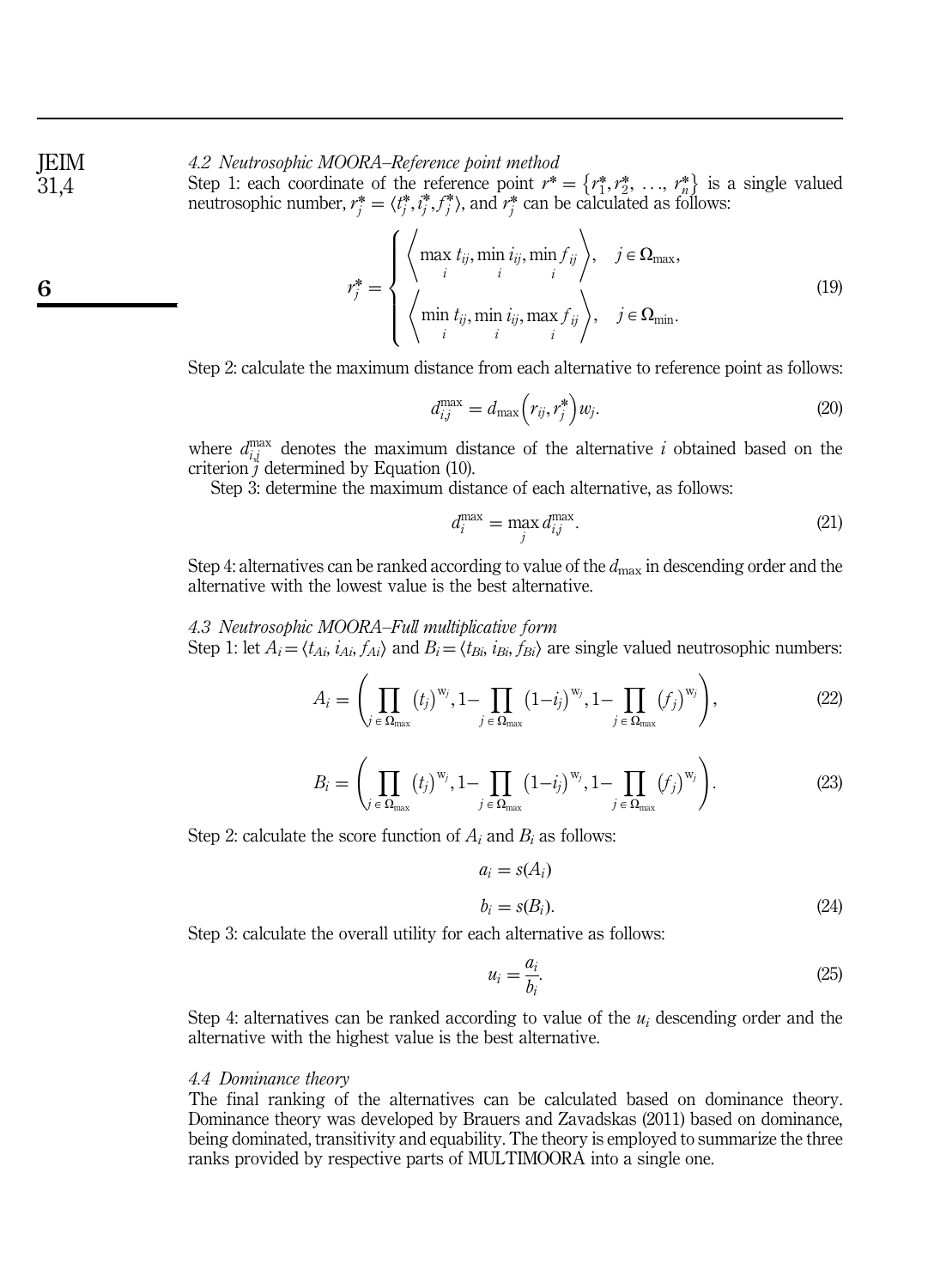### 5. Application

In the application section, we evaluate recently-produced AR goggles according to determined criteria. We evaluate five different AR goggles which are candidate for much more using in future. The determined AR goggles are as follows: Sony Smart Goggles, Meta Pro, Optinvent Ora-1, Vuzix M100, Epson Moverio BT-200. Specifications of the glasses are found on the internet.

Then we determine six criteria as follows:  $C_1$ –Functionality (benefit),  $C_2$ –Ease of use (benefit),  $C_3$ –Design standards (benefit),  $C_4$ –Effectiveness (benefit),  $C_5$ –Portability (benefit),  $C_6$ –Price (non-benefit). Weights of alternatives are determined by using classical Analytical Hierarchy Process (Saaty, 1980). The weights are: 0.20, 0.16, 0.14, 0.16, 0.13, 0.19, respectively. Alternatives are evaluated by the ergonomist, and the ratings obtained are shown in Table I.

The ranking orders of the alternatives obtained on the basis of the Neutrosophic MOORA–Ratio method are shown in Table II.

Then we applied Neutrosophic MOORA–Reference Point method. Table III shows the reference point and Table IV shows deviation from the reference points.

| Weight<br>A <sub>1</sub><br>A <sub>2</sub><br>$A_3$<br>$A_4$<br>A <sub>5</sub> | $C_1$<br>0.20<br>max.<br>(0.8, 0.2, 0.1)<br>(0.7, 0.3, 0.3)<br>(0.6, 0.2, 0.1)<br>(0.9, 0.1, 0.2)<br>(0.8, 0.2, 0.1)  |                                                 | C <sub>2</sub><br>0.16<br>max.<br>(0.9, 0.1, 0.2)<br>(0.7, 0.2, 0.2)<br>(0.7, 0.2, 0.2)<br>(0.6, 0.2, 0.1)<br>(0.6, 0.2, 0.1) | $C_3$<br>0.14<br>max.<br>(0.7, 0.2, 0.2)<br>(0.7, 0.2, 0.2)<br>(0.8, 0.2, 0.1)<br>(0.6, 0.2, 0.1)<br>(0.4, 0.3, 0.2)  | $C_4$<br>0.16<br>max.<br>(0.9, 0.1, 0.2)<br>(0.8, 0.1, 0.2)<br>(0.7, 0.2, 0.2)<br>(0.7, 0.2, 0.2)<br>(0.6, 0.2, 0.1) |                                                                     | C <sub>5</sub><br>0.13<br>max.<br>(0.9, 0.1, 0.2)<br>(0.5, 0.2, 0.2)<br>(0.8, 0.1, 0.2)<br>(0.6, 0.2, 0.1)<br>(0.5, 0.2, 0.2) | $C_6$<br>0.19<br>min.<br>(0.7, 0.3, 0.2)<br>(0.5, 0.2, 0.3)<br>(0.6, 0.3, 0.1)<br>(0.7, 0.3, 0.3)<br>(0.8, 0.2, 0.1) | Table I.<br>Decision matrix for<br>the AR eveglasses<br>selection problem |
|--------------------------------------------------------------------------------|-----------------------------------------------------------------------------------------------------------------------|-------------------------------------------------|-------------------------------------------------------------------------------------------------------------------------------|-----------------------------------------------------------------------------------------------------------------------|----------------------------------------------------------------------------------------------------------------------|---------------------------------------------------------------------|-------------------------------------------------------------------------------------------------------------------------------|----------------------------------------------------------------------------------------------------------------------|---------------------------------------------------------------------------|
| $A_1$<br>A <sub>2</sub><br>$A_3$<br>$A_4$<br>$A_5$                             | $Y_i^+$<br>(0.78, 0.21, 0.24)<br>(0.61, 0.27, 0.30)<br>(0.63, 0.26, 0.22)<br>(0.65, 0.24, 0.21)<br>(0.54, 0.30, 0.20) |                                                 |                                                                                                                               | $Y_i^-$<br>(0.20, 0.80, 0.74)<br>(0.12, 0.74, 0.80)<br>(0.16, 0.80, 0.74)<br>(0.20, 0.80, 0.80)<br>(0.26, 0.74, 0.65) | $y_i^+$<br>0.564<br>0.382<br>0.450<br>0.476<br>0.375                                                                 | $y_i^-$<br>$-0.562$<br>$-0.573$<br>$-0.584$<br>$-0.591$<br>$-0.428$ | $y_i$<br>1.126<br>0.955<br>1.033<br>1.067<br>0.803                                                                            | Rank<br>1<br>$\overline{4}$<br>3<br>$\overline{2}$<br>5                                                              | Table II.<br>Overall performances<br>of the alternatives                  |
| $r_i^*$                                                                        | $C_1$<br>(0.9, 0.1, 0.1)                                                                                              | $\rm C_2$<br>(0.9, 0.1, 0.1)                    |                                                                                                                               | $C_3$<br>(0.8, 0.2, 0.1)                                                                                              | C <sub>4</sub><br>(0.9, 0.1, 0.1)                                                                                    |                                                                     | C <sub>5</sub><br>(0.9, 0.1, 0.1)                                                                                             | $C_6$<br>(0.5, 0.2, 0.3)                                                                                             | Table III.<br>Reference points                                            |
| A <sub>1</sub><br>A <sub>2</sub><br>$A_3$<br>$A_4$<br>A <sub>5</sub>           | $r_1^*$<br>0.02<br>0.04<br>0.06<br>0.00<br>0.02                                                                       | $r_2^*$<br>0.00<br>0.03<br>0.03<br>0.05<br>0.05 | $r_3^*$<br>0.01<br>0.01<br>0.00<br>0.03<br>0.06                                                                               | $r_4^*$<br>0.00<br>0.02<br>0.03<br>0.03<br>0.05                                                                       | $r_5^*$<br>0.00<br>0.05<br>0.01<br>0.04<br>0.05                                                                      | $r_6^*$<br>0.02<br>0.00<br>0.02<br>0.00<br>0.04                     | $d_i^{\max}$<br>0.020<br>0.052<br>0.060<br>0.048<br>0.056                                                                     | Rank<br>1<br>3<br>$\mathbf 5$<br>$\overline{2}$<br>$\overline{4}$                                                    | Table IV.<br>Weighted deviations<br>from the reference<br>point           |

Neutrosophic MULTIMOORA method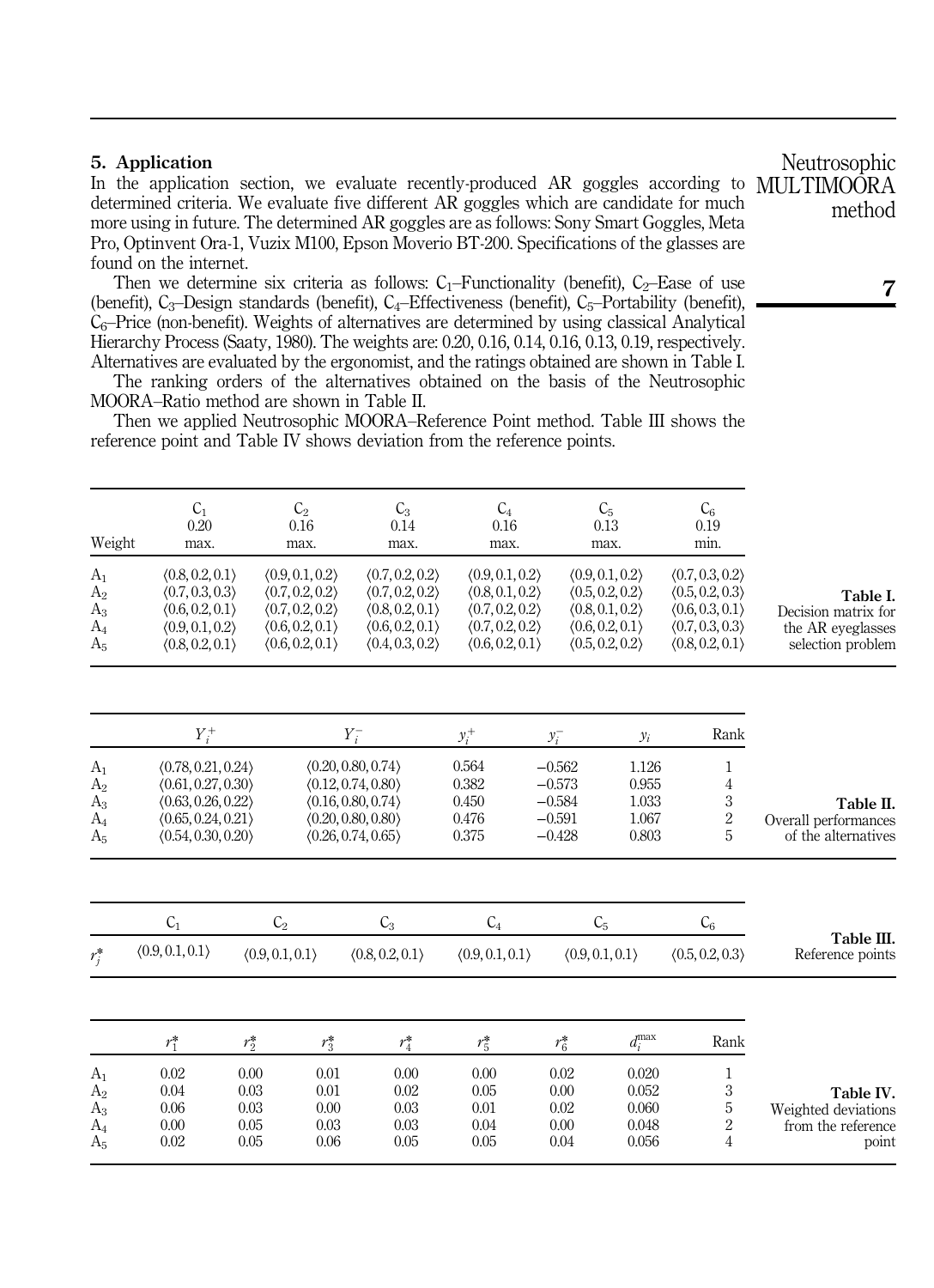JEIM 31,4

8

For the Neutrosophic MOORA–Full Multiplicative form, the degree of the utility value of each alternative is computed. The computed utility value and ranking order of each alternative are in Table V.

The final ranking of alternatives based on dominance theory is shown in Table VI.

As seen in Table VI, the ranking of AR goggles based on the dominance theory is as follows: Sony Smart Goggles, Vuzix M100, Optinvent Ora-1, Meta Pro, Epson Moverio BT-200.

### 6. Sensitivity analysis

In this section a sensitivity analysis was performed. Different weights were assigned to criteria and were analyzed to observe how much it would influence the final rankings of alternatives. In the first case, we chanced the weights of criteria as follows: 0.5, 0.1, 0.1, 0.1, 0.1, and the best alternative is Vunix Goggles. In the second case, we changed the weights of criteria as follows: 0.1, 0.5, 0.1, 0.1, 0.1, and the best alternative is Sony Smart Goggles. In the third case, 0.1, 0.1, 0.5, 0.1, 0.1 are used, respectively and the best alternative is Optinvent Goggles. In the fourth case, we modified the weights as follows: 0.1, 0.1, 0.1, 0.5, 0.1, the best alternative is Sony Smart Goggles, again. In the last case, 0.1, 0.1, 0.1, 0.1, 0.5 are used and the best alternative is Sony Smart Goggles, again. For all the case, all alternatives' ranking can be seen in Table VII.

Sensitivity analysis shows that the rankings are robust to weight changes. It is observed that the ranking of alternatives are changing according to different criteria weights. Sony Smart Goggles has been chosen the best alternative for three times for different case. We can explain that Sony Smart Goggles has many advantages and technological

|                 |                | $A_i$              | $B_i$              | $a_i$ | $b_i$          | $u_i$ | Rank |
|-----------------|----------------|--------------------|--------------------|-------|----------------|-------|------|
|                 | A <sub>1</sub> | (0.87, 0.12, 0.14) | (0.93, 0.07, 0.04) | 0.747 | 0.881          | 0.848 |      |
|                 | $A_2$          | (0.74, 0.17, 0.18) | (0.88, 0.04, 0.07) | 0.609 | 0.864          | 0.705 | 4    |
| Table V.        | $A_3$          | (0.76, 0.15, 0.13) | (0.91, 0.07, 0.04) | 0.667 | 0.867          | 0.769 | 3    |
| Utility values  | $A_4$          | (0.74, 0.14, 0.12) | (0.93, 0.07, 0.07) | 0.671 | 0.869          | 0.772 | 2    |
| of alternatives | $A_5$          | (0.65, 0.18, 0.11) | (0.96, 0.04, 0.02) | 0.595 | 0.928          | 0.641 | 5    |
|                 |                | <b>NMRM</b>        | <b>NMRPM</b>       |       | <b>NMFMF</b>   |       | Rank |
|                 | $A_1$          |                    |                    |       |                |       |      |
|                 | A <sub>2</sub> | 4                  | 3                  |       | 4              |       | 4    |
| Table VI.       | $A_3$          | 3                  | 5                  |       | 3              |       | 3    |
| The final       | $A_4$          | 2                  | 2                  |       | $\overline{2}$ |       | 2    |
| ranking order   | $A_5$          | 5                  |                    |       | 5              |       | 5    |

|                                              |                                                | Sony Smart Goggles | Meta Pro | Optinvent Ora-1 | Vuzix M100 | Epson Moverio BT-200 |
|----------------------------------------------|------------------------------------------------|--------------------|----------|-----------------|------------|----------------------|
| Table VII.<br>Ranking of the<br>alternatives | Case 1<br>Case 2<br>Case 3<br>Case 4<br>Case 5 |                    |          | Ranking         |            | .,                   |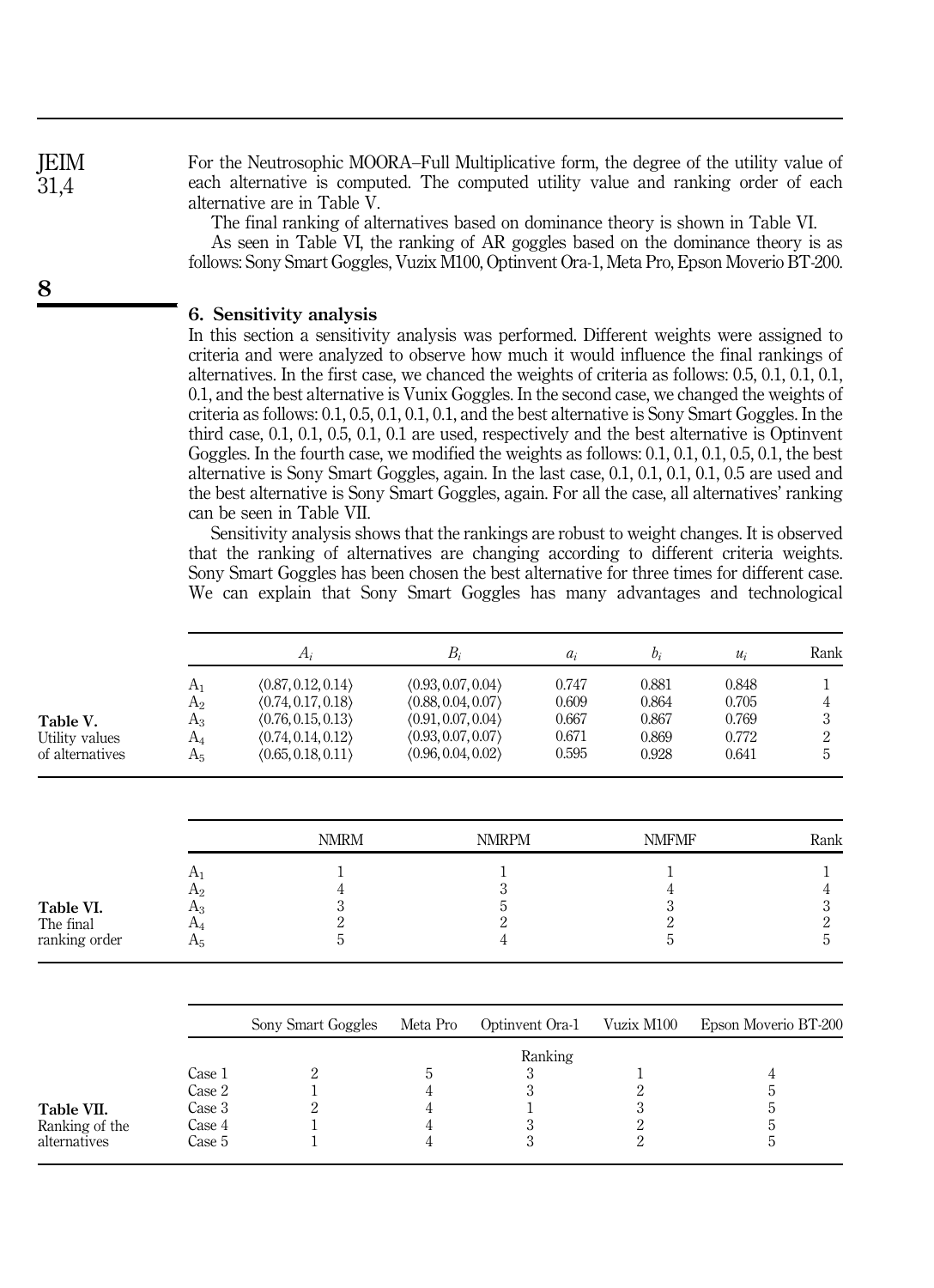superiority compared to other goggles, so it has been less affected by changes in criteria weights. Vuzix M 100 goggles has been chosen the best alternative for one time, and Optinvent Ora-1 has been chosen the best alternative for one time. Vuzix M 100 goggles has more advantages compared to other goggles on functionality criteria, and Optinvent Ora-1 goggles more advantages compared to other goggles on design criteria. It can be said that Meta Pro and Epson Moverio BT-200 have less advantages and technological superiority compared to other goggles, because they are less robust to weight changes.

### 7. Comparison with neutrosophic TOPSIS

In this section, the obtained results by the neutrosophic MULTIMOORA method are compared with the results of neutrosophic TOPSIS. Neutrosophic TOPSIS is a relatively method developed by Biswas *et al.* (2016). It is used to determine the best alternative which has the shortest distance from the positive ideal solution and the negative ideal solution. The AR goggles selection problem is solved by the following steps.

Step 1: construct the decision matrix.

The importance of each attribute for decision maker and weight of each attribute can be seen in Table VIII. The same data of neutrosophic MULTIMOORA are also used in neutrosophic TOPSIS.

Step 2: construct the weighted decision matrix.

The weighted decision matrix is shown in Table IX. For example, the element of weighted decision matrix for alternative  $A_1$  with respect to attribute  $C_1$  is determined by the following:

$$
\langle T_{11}^w, T_{11}^w, F_{11}^w \rangle = \langle 0.8 \times 0.2, 0.2 + 0.2 - 0.2 \times 0.2, 0.2 + 0.2 - 0.2 \times 0.2 \rangle = \langle 0.16, 0.36, 0.28 \rangle.
$$

Step 3: determine of the neutrosophic relative positive ideal solution (NRPIS) and the neutrosophic relative negative ideal solution (NRNIS).

According to attributes types, i.e. benefit type or cost type, the NRPIS can be calculated as follows:

 $Q_N^+ = \left[ \langle 0.18, 0.28, 0.28 \rangle, \langle 0.14, 0.24, 0.24 \rangle, \langle 0.11, 0.31, 0.22 \rangle, \langle 0.14, 0.24, 0.32 \rangle, \right]$ 

|                | $C_{1}$            | C2                 | C3                 | $\mathrm{C}_4$     | C <sub>5</sub>     | $C_6$              |
|----------------|--------------------|--------------------|--------------------|--------------------|--------------------|--------------------|
| A <sub>1</sub> | (0.8, 0.2, 0.1)    | (0.9, 0.1, 0.2)    | (0.7, 0.2, 0.2)    | (0.9, 0.1, 0.2)    | (0.9, 0.1, 0.2)    | (0.7, 0.3, 0.2)    |
| A <sub>2</sub> | (0.7, 0.3, 0.2)    | (0.7, 0.2, 0.2)    | (0.7, 0.2, 0.2)    | (0.8, 0.1, 0.2)    | (0.5, 0.2, 0.2)    | (0.5, 0.2, 0.3)    |
| $A_3$          | (0.6, 0.2, 0.1)    | (0.7, 0.2, 0.2)    | (0.8, 0.2, 0.1)    | (0.7, 0.2, 0.2)    | (0.8, 0.1, 0.2)    | (0.6, 0.3, 0.2)    |
| $A_4$          | (0.9, 0.1, 0.2)    | (0.6, 0.2, 0.1)    | (0.6, 0.2, 0.1)    | (0.7, 0.2, 0.2)    | (0.6, 0.2, 0.1)    | (0.7, 0.3, 0.3)    |
| A <sub>5</sub> | (0.8, 0.2, 0.1)    | (0.6, 0.2, 0.1)    | (0.4, 0.3, 0.2)    | (0.6, 0.2, 0.1)    | (0.5, 0.2, 0.2)    | (0.8, 0.2, 0.1)    |
| Weight         | (0.20, 0.20, 0.20) | (0.16, 0.16, 0.16) | (0.14, 0.14, 0.14) | (0.16, 0.16, 0.16) | (0.13, 0.13, 0.13) | (0.19, 0.19, 0.19) |

|  |  | $(0.11, 0.21, 0.21), (0.09, 0.43, 0.43)$ ], |
|--|--|---------------------------------------------|
|  |  |                                             |

| ◡ | しっ | Ų3 | C4                                                                                                                                  | U5 |  |
|---|----|----|-------------------------------------------------------------------------------------------------------------------------------------|----|--|
|   |    |    | $A_1$ (0.16, 0.36, 0.28) (0.14, 0.24, 0.32) (0.09, 0.31, 0.31) (0.14, 0.24, 0.32) (0.11, 0.21, 0.30) (0.13, 0.43, 0.35)             |    |  |
|   |    |    | $A_2$ (0.14, 0.44, 0.44) (0.11, 0.32, 0.32) (0.09, 0.31, 0.31) (0.12, 0.24, 0.32) (0.06, 0.30, 0.30) (0.09, 0.35, 0.43)             |    |  |
|   |    |    | $A_3$ $(0.12, 0.36, 0.28)$ $(0.11, 0.32, 0.32)$ $(0.11, 0.31, 0.22)$ $(0.11, 0.32, 0.32)$ $(0.10, 0.21, 0.30)$ $(0.11, 0.43, 0.35)$ |    |  |
|   |    |    | $A_4$ $(0.18, 0.28, 0.36)$ $(0.09, 0.32, 0.24)$ $(0.08, 0.31, 0.22)$ $(0.11, 0.32, 0.32)$ $(0.07, 0.30, 0.21)$ $(0.13, 0.43, 0.43)$ |    |  |
|   |    |    | $A_5$ (0.16, 0.36, 0.28) (0.09, 0.32, 0.24) (0.05, 0.44, 0.31) (0.09, 0.32, 0.24) (0.06, 0.30, 0.30) (0.15, 0.35, 0.27)             |    |  |

Neutrosophic MULTIMOORA method

9

Table VIII. Neutrosophic decision matrix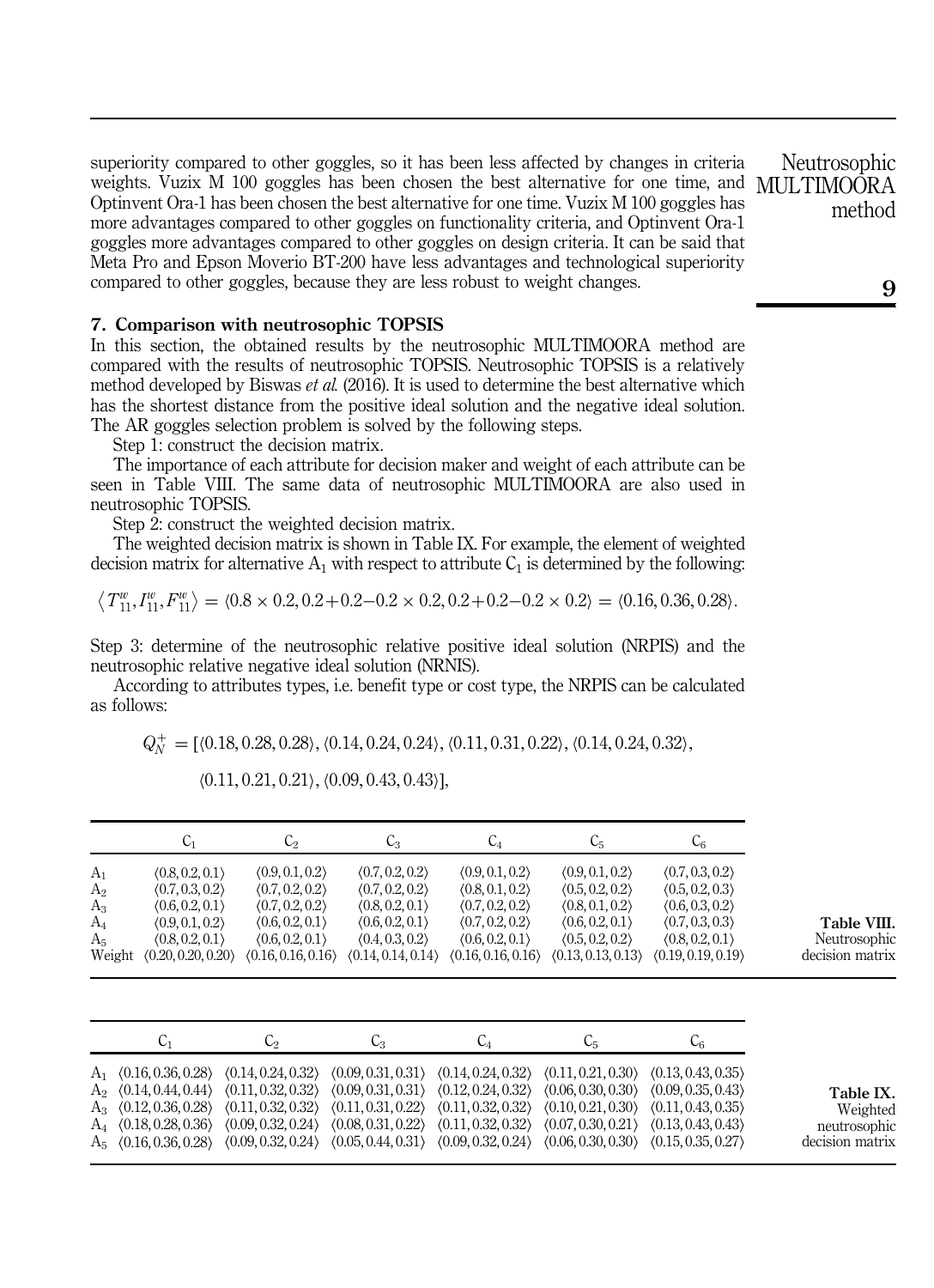JEM where 
$$
d_1^{w+} = \langle T_1^{w+}, T_1^{w+}, F_1^{w+} \rangle
$$
 is calculated as:  
\n31,4  
\n $T_1^{w+} = \max \{0.16, 0.14, 0.12, 0.18, 0.16\} = 0.18,$   
\n $I_1^{w+} = \min \{0.36, 0.44, 0.36, 0.28, 0.36\} = 0.28,$   
\n10  
\n $F_1^{w+} = \min \{0.28, 0.44, 0.28, 0.36, 0.28\} = 0.28.$   
\nAnd the other values of NRPIS can be calculated in same way.  
\nSimilarly, the NRNIS can be calculated as follows:

 $Q_N^-$  = [ $\langle 0.12, 0.44, 0.44 \rangle$ ,  $\langle 0.09, 0.32, 0.32 \rangle$ ,  $\langle 0.05, 0.44, 0.31 \rangle$ ,  $\langle 0.09, 0.32, 0.32 \rangle$ ,

 $(0.06, 0.30, 0.30)$ ,  $(0.15, 0.35, 0.27)$ ].

where  $d_1^{w-} = \langle T_1^{w-}, I_1^{w-}, F_1^{w-} \rangle$  is calculated as:

 $T_1^{w-}$  = min {0.16, 0.14, 0.12, 0.18, 0.16} = 0.12,

 $I_1^{w-}$  = max {0.36, 0.44, 0.36, 0.28, 0.36} = 0.44,

 $F_1^{w+}$  = max {0.28, 0.44, 0.28, 0.36, 0.28} = 0.44.

And the other values are similarly calculated.

Step 4: determination of the distance measure of each alternative from the relative neutrosophic positive ideal solution and relative neutrosophic negative ideal solution.

Calculated distances and relative closeness coefficient is calculated in Table X.

According to relative closeness coefficient ranking of alternatives is as follows:  $A_4 > A_1 > A_3 > A_2 > A_5$  (Vuzix M100, Sony Smart Goggles, Optinvent Ora-1, Meta Pro, Epson Moverio BT-200), respectively. It can be said that, the results are a little bit different with neutrosophic MULTIMOORA method. Only first and second alternatives are different. As seen in Table X, it is a very small numerical difference, and it can be ignored. So we can say that neutrosophic MULTIMOORA gives effective results.

### 8. Conclusion

Industry 4.0 is an industry term contains contemporary and modern automation systems, data exchange, and production technology. Industry 4.0 connects many new technologies and AR technology is one of them. AR has been defined as a technology that allows for visualization of computer graphics placed in the real environment. AR goggles, which are a newly adapted technology, bring internet, location services and social media directly in front of our eyes.

|                       | Alternatives $A_1$ | $D_{\mathrm{Eucl}}^i$ | $\nu_{\text{\tiny{Eucl}}}$ | $C_i^*$ |
|-----------------------|--------------------|-----------------------|----------------------------|---------|
|                       | A <sub>1</sub>     | 0.0497                | 0.0793                     | 0.61    |
|                       | A <sub>2</sub>     | 0.0817                | 0.0613                     | 0.43    |
| Table X.              | Aз                 | 0.0565                | 0.0744                     | 0.57    |
| Closeness coefficient | $A_4$              | 0.0484                | 0.0850                     | 0.64    |
| of each alternative   | Α5                 | 0.0869                | 0.0564                     | 0.39    |
|                       |                    |                       |                            |         |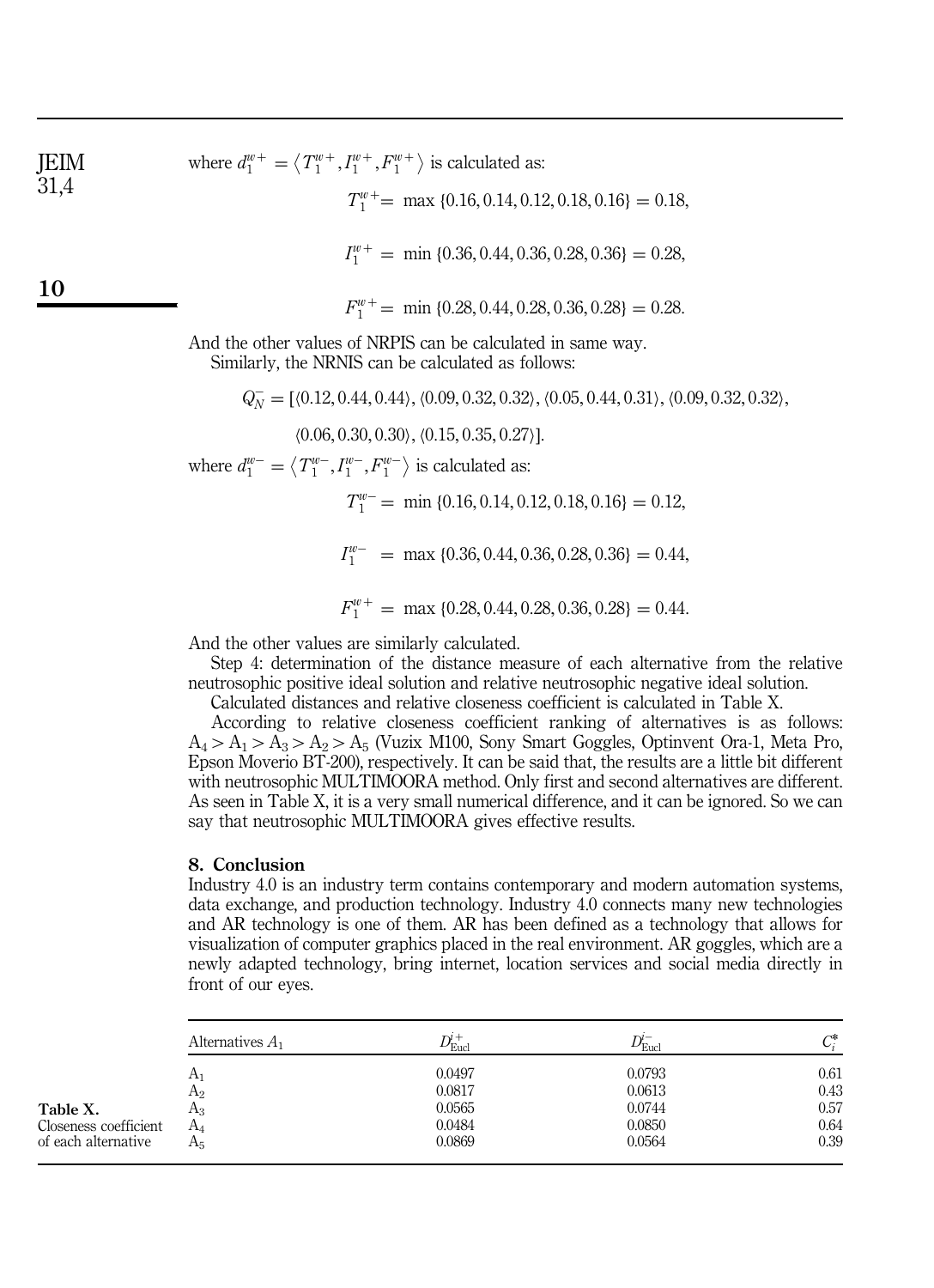In this paper, the multi-objective decision making problem for AR goggles is handled and solved by Neutrosophic MULTIMOORA method. Five different AR goggles with the latest technology were evaluated according to six different criteria contains both benefit and non-benefit. Neutrosophic MULTIMOORA method uses simple computational equations, so it does not need to use a software package. We utilized Microsoft excel program for calculations. According to the final ranking of Neutrosophic MULTIMOORA method, Sony Smart Goggles has been selected the best goggles. Then, we applied sensitivity analysis in order to check the robustness of the given decision. Finally, we applied comparative analysis with neutrosophic TOPSIS method, and we got almost same results with Neutrosophic MULTIMOORA method's ranking. So, we can say that the method gives effective results.

Neutrosophic sets use "indeterminacy" parameter. Therefore, Neutrosophic sets are more flexible and carry more information than fuzzy sets. MULTIMOORA method uses simple operators and gives effective results in solving MCDM problem. Therefore, using Neutrosophic MULTIMOORA method, which combines Neutrosophic sets and MULTIMOORA method, for solving AR goggles selection problem gives satisfactory results.

In the future studies, the same problem can be solved by different multi-objective methods and the results can be compared. Some new evaluation criteria and new alternatives can be added to the problem.

#### References

- Biswas, P., Pramanik, S. and Giri, B.G. (2016), "TOPSIS method for multi-attribute group decision-making under single-valued neutrosophic environment", Neural Comput and Applic, Vol. 27 No. 3, pp. 727-737.
- Brauers, W.K.M. and Zavadskas, E.K. (2011), "Multimoora optimization used to decide on a bank loan to buy property", *Technological and Economic Development of Economy*, Vol. 17 No. 1, pp. 174-188.
- Caricato, P. and Grieco, A. (2017), "An application of industry 4.0 to the production of packaging films", Procedia Manufacturing, Vol. 11, pp. 949-956.
- Horejsi, V.P. (2015), "Augmented reality system for virtual training of parts assembly", *Procedia* Engineering, Vol. 100, pp. 699-706.
- Ivanov, D., Dolgui, A., Sokolov, B., Werner, F. and Ivanova, M. (2014), "A dynamic model and an algorithm for short-term supply chain scheduling in the smart factory industry 4.0", International Journal of Production Research, Vol. 54 No. 2, pp. 386-402.
- Jana, T.K., Bairagi, Paul, B.S., Sarkar, B. and Saha, J. (2013), "Dynamic schedule execution in an agent based holonic manufacturing systems", Journal of Manufacturing Systems, Vol. 32 No. 4, pp. 801-819.
- Kans, M. and Ingwald, A. (2016), "Business model development towards service management 4.0", Procedia CIRP, Vol. 47, pp. 489-494.
- Lee, Y. and Lee, C.H. (2018), "Augmented reality for personalized nanomedicines", *Biotechnology* Advances, Vol. 36 No. 1, pp. 335-343.
- Liebrecht, C., Jacop, A., Kuhnle, A. and Lanza, G. (2017), "Multi-criteria evaluation of manufacturing systems 4.0 under uncertainty", The 50th CIRP Conference on Manufacturing Systems, Vol. 63, pp. 224-229.
- Long, F., Zeiler, P. and Bertsche, B. (2016), "Modelling the production systems in industry 4.0 and their availability with high-level petri-nets", IFAC-PapersOnLine, Vol. 49 No. 12, pp. 145-150.
- Mosterman, P.J. and Zander, J. (2016), "Industry 4.0 as a cyber-physical system study", Software  $\&$ System Modeling, Vol. 15 No. 1, pp. 17-29.
- Ojstersek, R. and Buchmeister, B. (2017), "Use of simulation software environment for the purpose of production optimization", 28th Daaam International Symposium on Intelligent Manufacturing and Automation, pp. 1202-1207.

Neutrosophic MULTIMOORA method